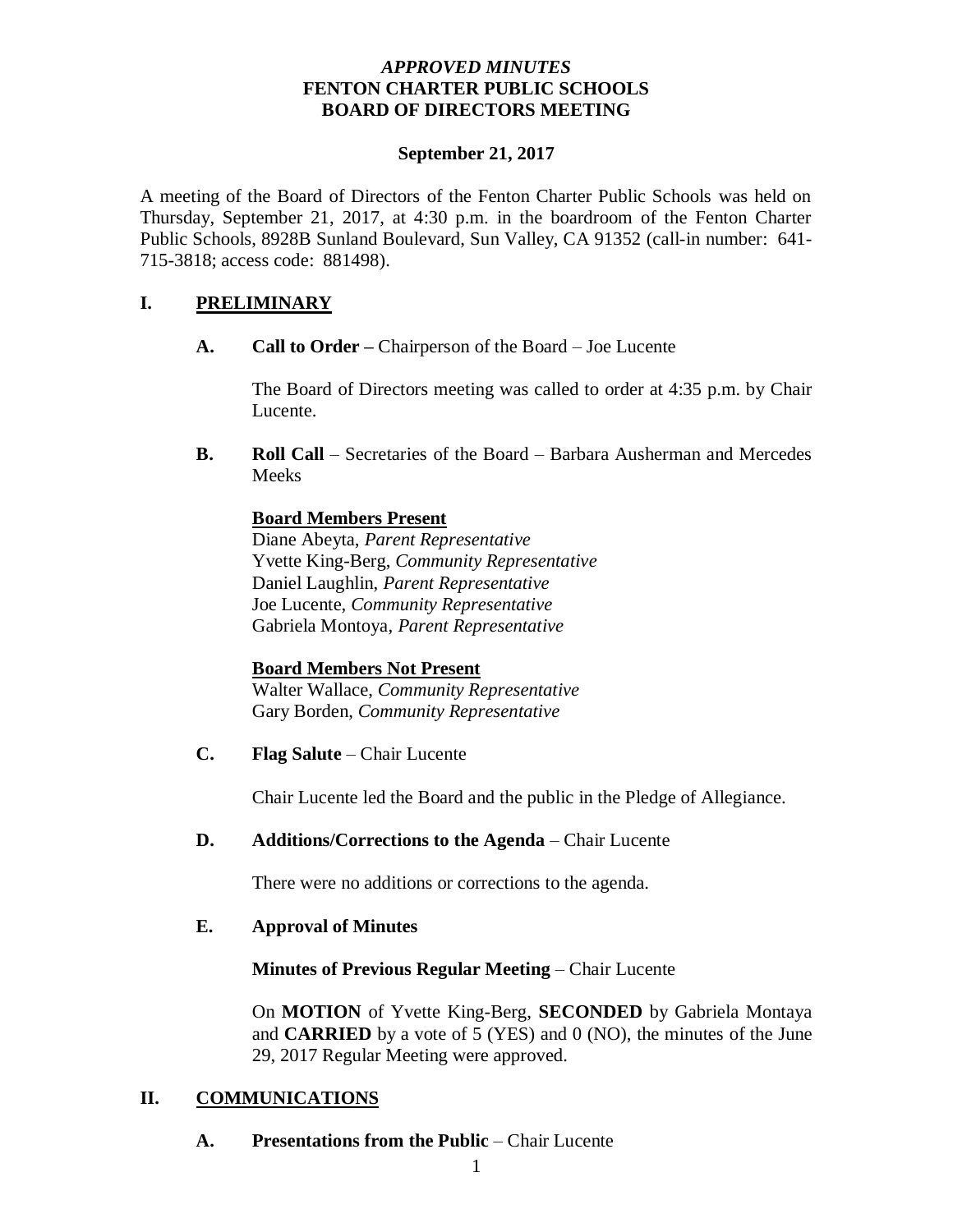There were no presentations from the public.

#### **B. Public Hearing**

A public hearing encouraging participation from parents, teachers, and community members regarding the sufficiency of textbooks and instructional materials for each student was held.

#### **C. Committee/Council Reports**

Minutes of all meetings held by any committee and/or council were sent to the Board Members prior to this meeting.

There were no further reports by committees/councils.

### **D. Treasurer/CFO's Report**

Kristin Dietz, Vice President of EdTec, and Treasurer and CFO of the FCPS, presented Year End Unaudited Financials for 2016-2017.

### **E. Directors' Reports**

Fenton Avenue Charter School (FACS) – Stacy Carroll Hutter, Director, reported.

Santa Monica Boulevard Community Charter School (SMBCCS) – Dr. David Riddick, Director, reported.

Fenton Primary Center (FPC) – Richard Parra, Director, reported.

Fenton STEM Academy (STEM) – Jennifer Miller, Director, reported.

Fenton Charter Leadership Academy (FCLA) –Cary Rabinowitz, Director, reported.

#### **F. Executive Director's Report**

Fenton Charter Public Schools (FCPS) – Irene Sumida, Executive Director, reported.

#### **III. CONSENT AGENDA ITEMS**

- **A. Recommendation to approve the 2017-2018 Board Resolution regarding council and committee responsibilities and membership**
- **B. Recommendation to approve final staff rosters and employee contracts for FACS, SMBCCS, FPC, STEM and FCLA for 2017-2018 school year**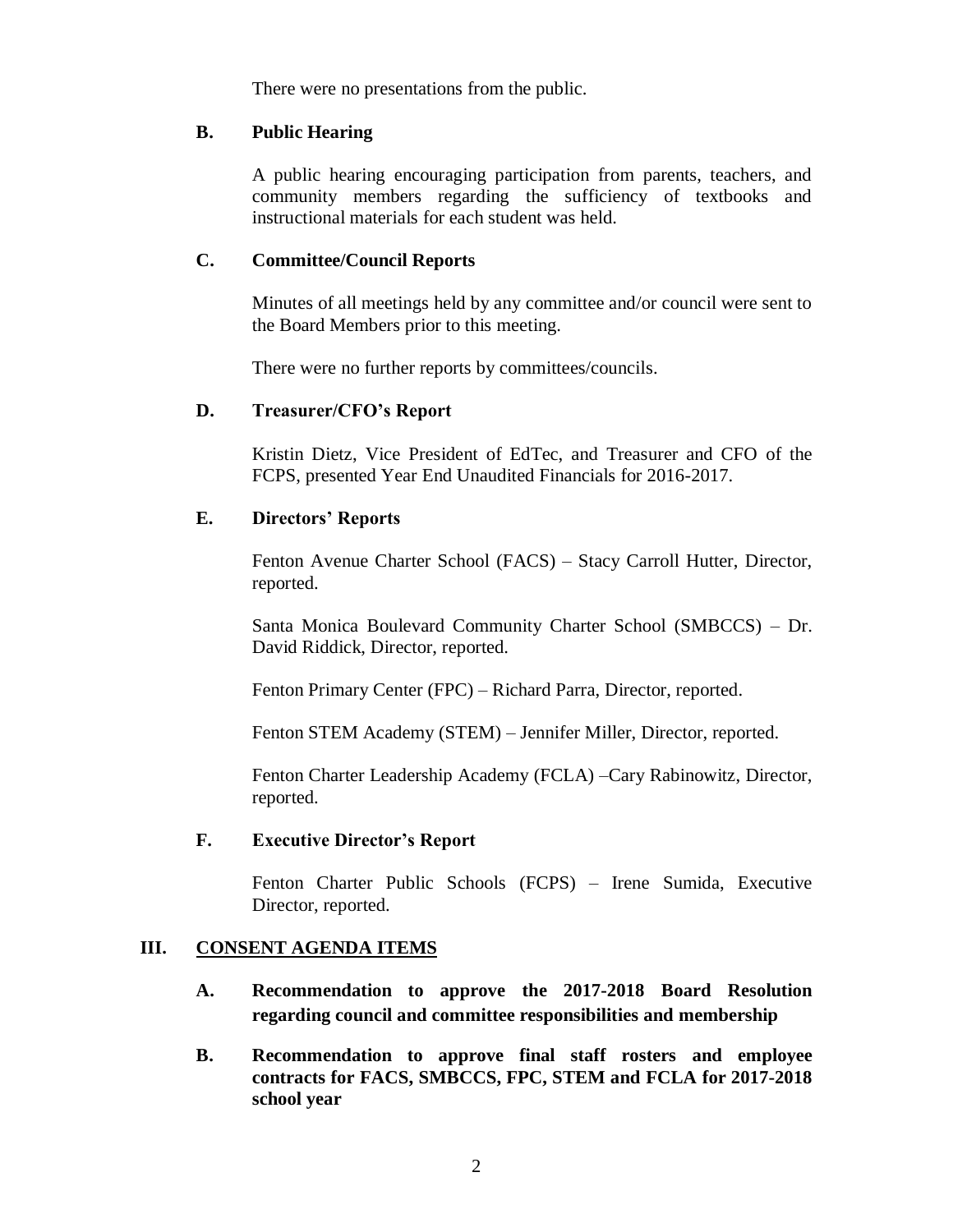- **C. Recommendation to approve 2017-2018 bell schedules and instructional minutes offered by FACS, SMBCCS, FPC, STEM and FCLA**
- **D. Recommendation to approve 2017-2018 Parent Involvement Policies for Fenton Avenue Charter School, Santa Monica Boulevard, Community Charter School, Fenton Primary Center, Fenton STEM Academy and Fenton Charter Leadership Academy**
- **E. Recommendation to approve the Los Angeles County Office of Education "Certification of Signatures"**
- **F. Recommendation to approve move of Fenton Charter Public Schools account holding New Market Tax Credit interest payments from Citibank to East West Bank**

On **MOTION** of Yvette King-Berg **SECONDED** by Gabriela Montoya and **CARRIED** by a vote of 4 (YES) and 0 (NO), the recommendation to approve the Consent Agenda was approved.

### **IV. ITEMS SCHEDULED FOR ACTION**

#### **A. Recommendation to approve slate of Board officers for the 2017-2018 school year**

On **MOTION** of Daniel Laughlin, S**ECONDED** by Gabriela Montoya and **CARRIED** by a vote of 4 (YES) and 0 (NO), the recommendation to approve the slate of Board officers for the 2017-2018 school year was approved.

### **B. Recommendation to approve appointment of Parent Representative to FCPS Board of Directors**

On **MOTION** of Yvette King-Berg, **SECONDED** by Daniel Laughlin and **CARRIED** by a vote of 4 (YES) and 0 (NO), the recommendation to approve the appointment of Parent Representative, Diane Abeyta, to the FCPS Board of Directors was approved.

### **C. Recommendation to approve Resolution #32: Sufficiency of Instructional Materials**

On **MOTION** of Gabriela Montoya **SECONDED** by Daniel Laughlin and **CARRIED** by a vote of 5 (YES) and 0 (NO), the recommendation to approve Resolution #32: Sufficiency of Instructional Materials was approved.

#### **D. Recommendation to approve slate of directors and officers for the FCPS Foundation Board of Directors for 2017-2018**

On **MOTION** of Daniel Laughlin, **SECONDED** by Diane Abeyta and **CARRIED** by a vote of 5 (YES) and 0 (NO), the recommendation to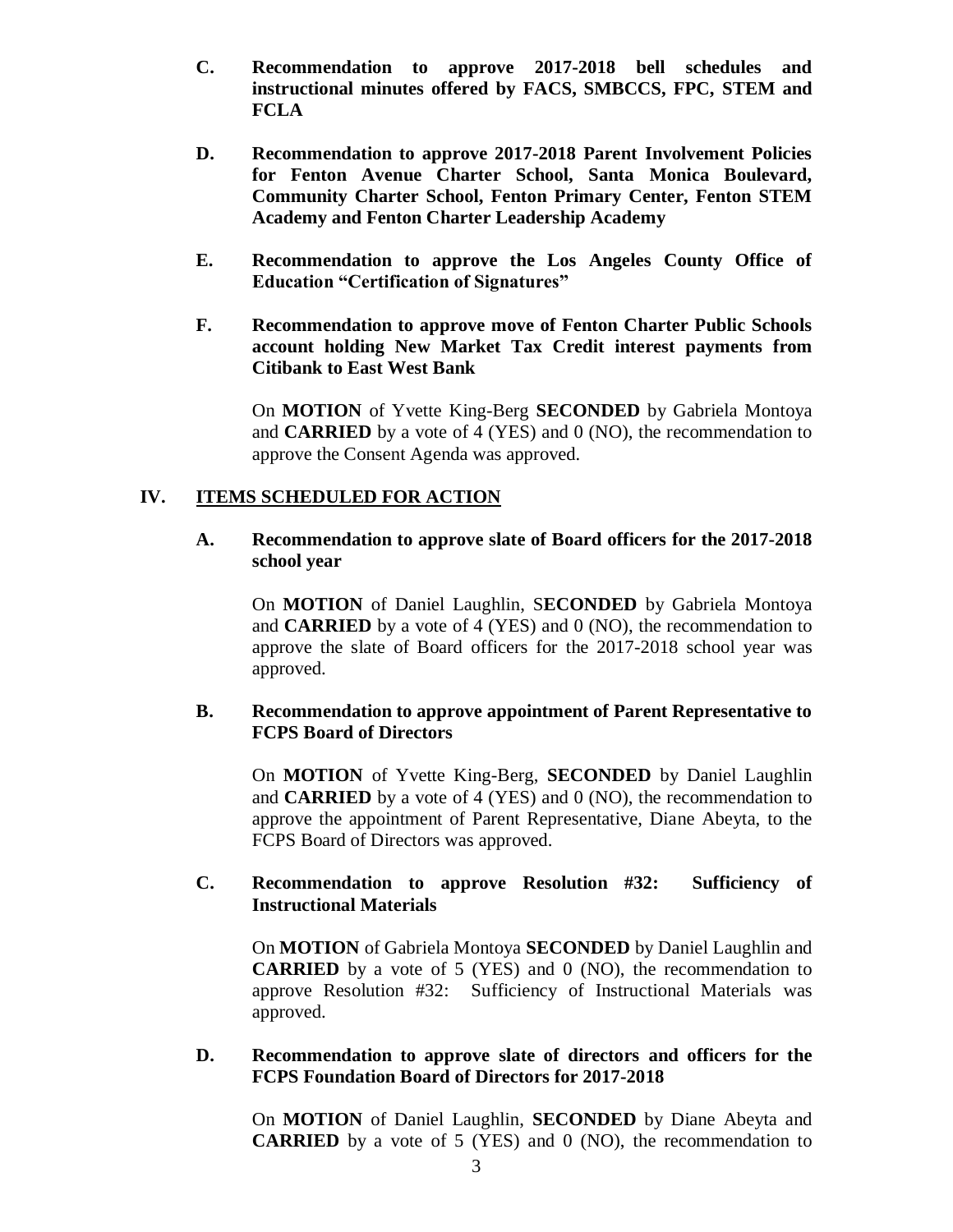approve the slate of directors and officers for the FCPS Foundation Board of Directors for 2017-2018 was approved.

**E. Recommendation to receive Unaudited Actual Reports for June 30, 2017 for Fenton Avenue Charter School, Fenton Primary Center, Santa Monica Boulevard Community Charter School, Fenton STEM Academy and Fenton Charter Leadership Academy** 

On **MOTION** of Daniel Laughlin, **SECONDED** by Gabriela Montoya and **CARRIED** by a vote of 5 (YES) and 0 (NO), the recommendation to receive Unaudited Actual Reports for June 30, 2017 for Fenton Avenue Charter School, Fenton Primary Center, Santa Monica Boulevard Community Charter School, Fenton STEM Academy and Fenton Charter Leadership Academy was approved.

### **F. Recommendation to approve Independent Study Agreement for 2017- 2018 school year**

On **MOTION** of Daniel Laughlin, **SECONDED** by Diane Abeyta and **CARRIED** by a vote of 5 (YES) and 0 (NO), the recommendation to approve the Independent Study Agreement for 2017-2018 school year was approved.

### **G. Recommendation to approve FERPA compliant Directory Information (DIR) sharing agreement with Charter Nation**

On **MOTION** of Yvette King-Berg, **SECONDED** by Gabriela Montoya and **CARRIED** by a vote of 5 (YES) and 0 (NO), the recommendation to approve the FERPA compliant Directory Information (DIR) sharing agreement with Charter Nation was approved.

### **H. Recommendation to approve revised General Accounting Policies and Procedures Manual**

On **MOTION** of Diane Abetya, **SECONDED** by Daniel Laughlin and **CARRIED** by a vote of 5 (YES) and 0 (NO), the recommendation to approve the revised General Accounting Policies and Procedures Manual was approved.

#### **I. Recommendation to approve MOU with Luminarias Institute, Inc.**

On **MOTION** of Yvette King-Berg, **SECONDED** by Gabriela Montoya and **CARRIED** by a vote of 5 (YES) and 0 (NO), the recommendation to approve the MOU between Luminarias Institute, Inc. and the Fenton Charter Public Schools was approved.

## **V. ITEMS SCHEDULED FOR INFORMATION**

**A. Brown Act Training –** Janelle Ruley from Young, Minney and Corr LLP presented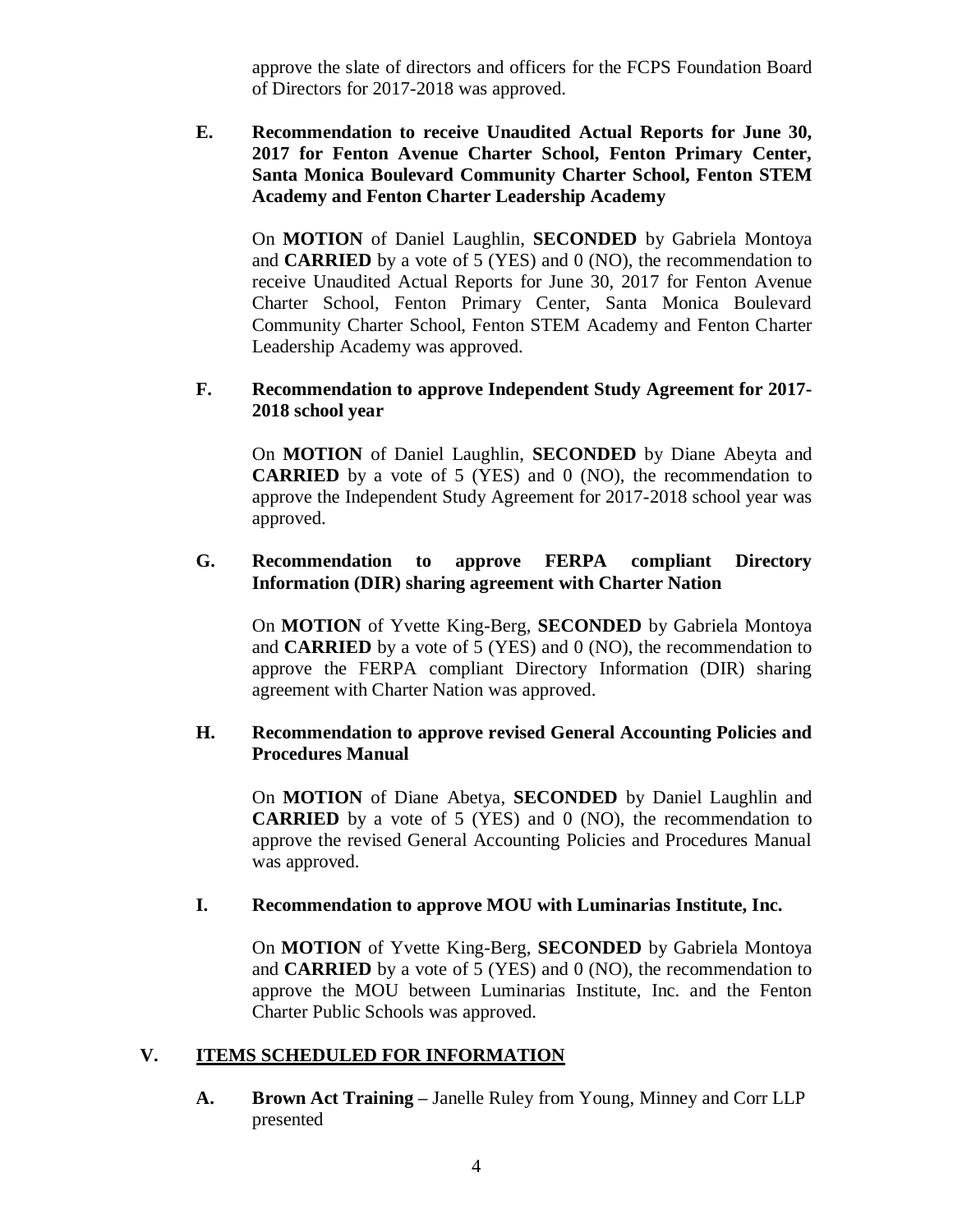## **B. LAUSD Charter Schools Division Oversight Process**

# **C. Update on FCPS OPEB Trust**

*These were information items only and no action was taken.*

## **VI. CLOSED SESSION**

Chair Lucente made the following announcement:

"The Board of Directors will now be moving into closed session to discuss matters described in Section VI. Matters to be discussed are those permitted by Government Code Section 54957 – Personnel Matters."

The Board convened to Closed Session at 5:58p.m.

## **A. Public Employment: Government Code 54957**

# **VII. RETURN TO OPEN SESSION**

The Board reconvened to Open Session at 6:35p.m.

Chair Lucente announced that action had been taken on the following items by the Board of Directors in Closed Session:

On **MOTION** of Gabriela Montoya, **SECONDED** by Diane Abeyta and **CARRIED** by a vote of 5 (YES) and 0 (NO), the Board approved the following actions:

- Replacing the position of Executive Director with two positions: Chief Executive Officer and Chief Academic Officer;
- The job descriptions for the two new leadership positions;
- The Chief Academic Officer's annual salary of \$165,000, and the Chief Executive Officer's annual salary of \$180,000 with benefits equivalent to all other FCPS full-time employees and determined by the original date of hire;
- The selection of *K12 Search*, a firm specializing in the identification, recruitment and selection of new leadership for educational organizations to conduct a national search for the position of FCPS Chief Executive Officer.

These approvals necessitate the following steps, which the Board directed the Executive Director to accomplish prior to the next regular meeting of the FCPS Board of Directors:

> • Request applications for the position of Chief Academic Officer (CAO) from the current administrative staff beginning on September 22, 2017 with a deadline for applications of October 6, 2017;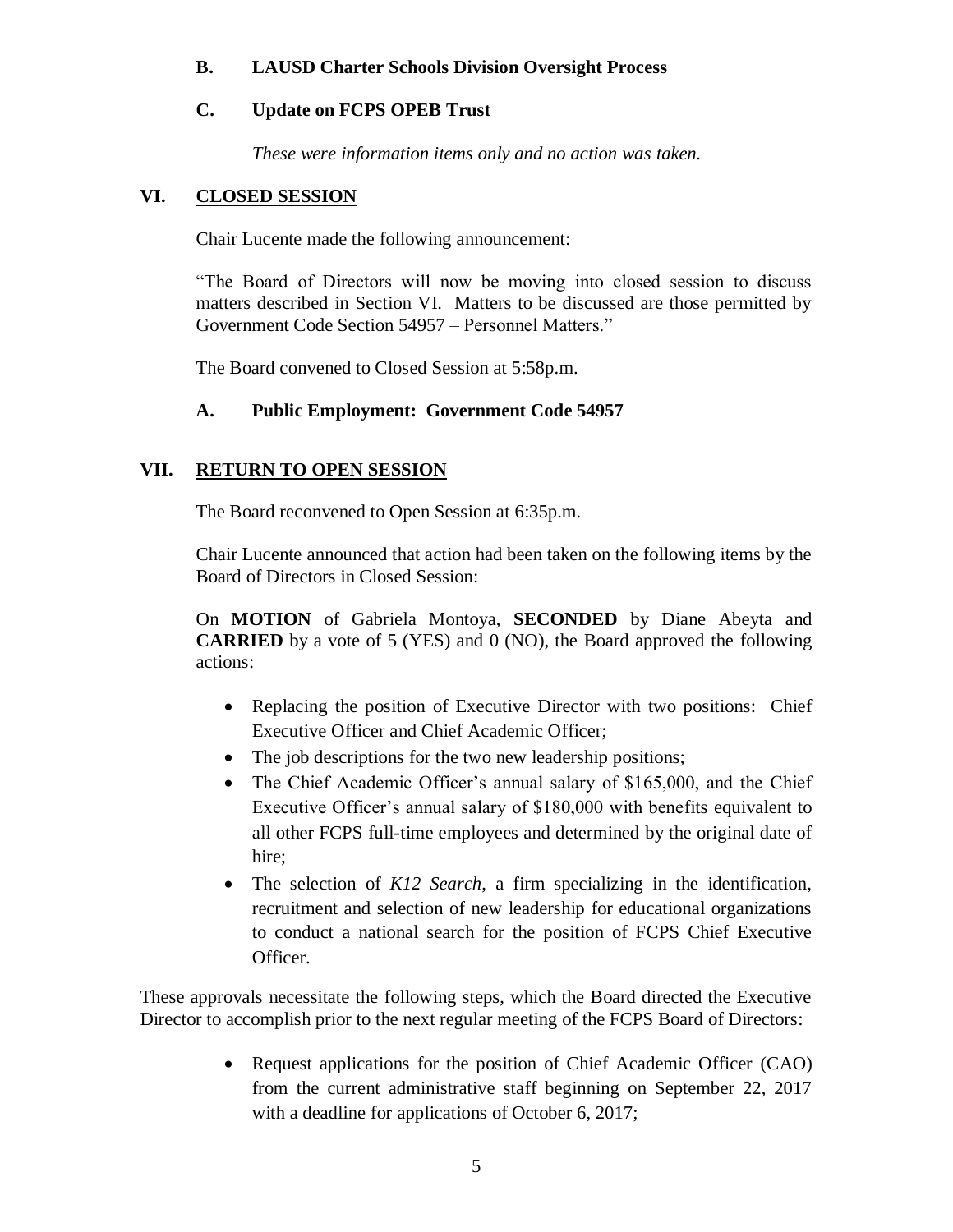- Organize an Ad Hoc Interview Committee consisting of the following: 1) the Faculty and Classified Representatives; 2) no more than three members of the Board of Directors (Joe Lucente, Yvette King-Berg, and Daniel Laughlin volunteered); and 3) three administrators selected from the current administrative team. (Barbara Aragón, Cary Rabinowitz and Sirui Thomassian were selected by the representatives and have accepted).
- Convene the Ad Hoc Interview Committee to interview all applicants for the CAO position on October 12, 2017 beginning at 10:00 am at the FCPS Offices.
- Ensure a recommendation from the Ad Hoc Interview Committee for the CAO position which will be brought to the Board at the October 19, 2017 meeting. (The CAO will officially assume the position on July 1, 2018, but will work with the Executive Director in a variety of informal capacities during the 2017-2018 school year to ensure an efficient, transparent and seamless transition of leadership.)
- Request a formal proposal and timeline for the hiring of a Chief Executive Officer from *K12 Search*. (The Board will review the proposal from *K12 Search* and the company's recommended timeline at the October 19, 2017 board meeting.)

# **VIII. ANNOUNCEMENTS**

## **IX. ADJOURNMENT**

The meeting was adjourned at 6:37 p.m.

The next regular meeting of the Board of Directors of the Fenton Charter Public Schools will be held on Thursday, October 19, 2017 at 4:30 p.m. in the boardroom of the Fenton Charter Public Schools Offices, 8928B Sunland Boulevard, Sun Valley, CA 91352.